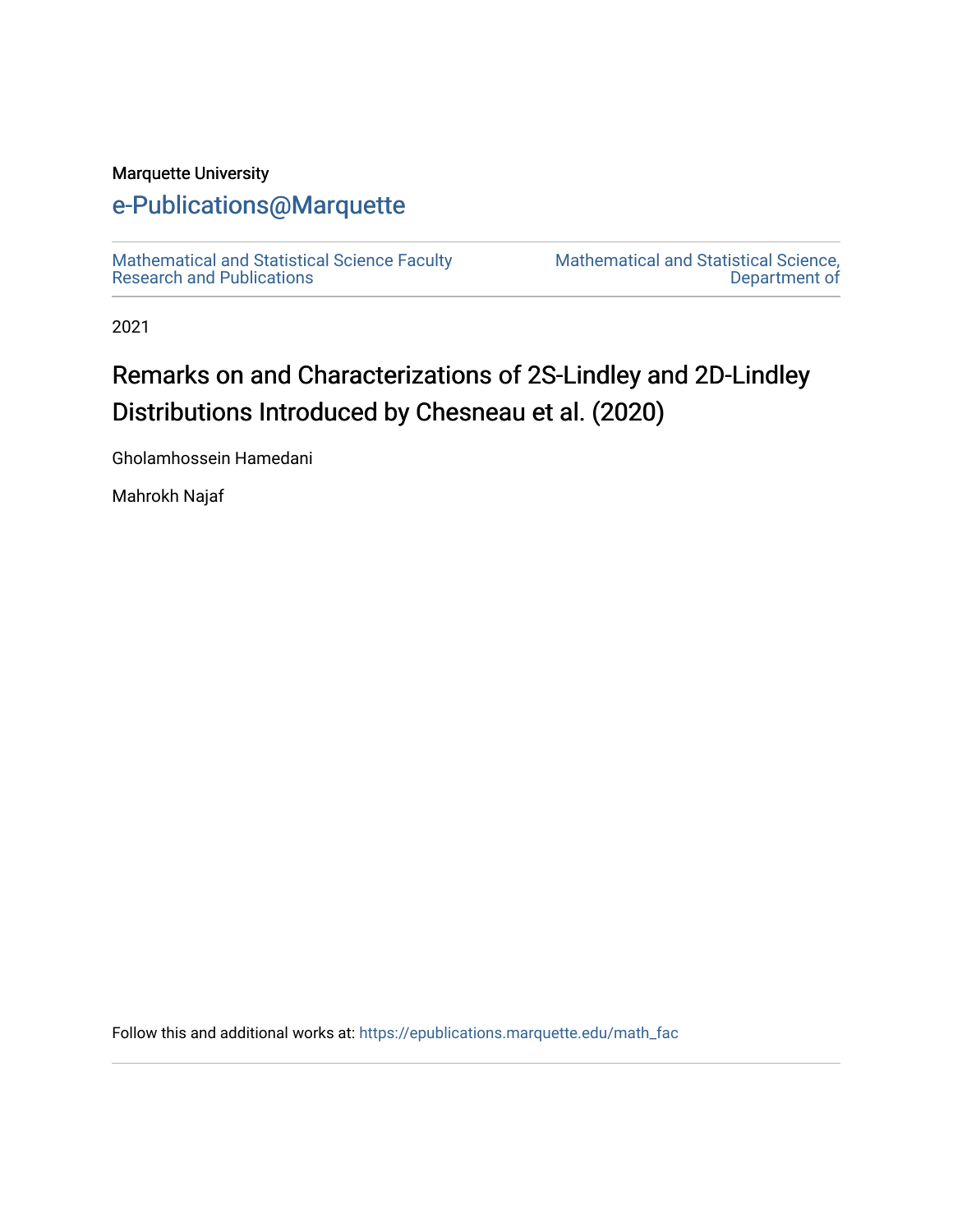### Pakistan Journal of Statistics and Operation Research

## Remarks on and Characterizations of 2S-Lindley and 2D-Lindley Distributions Introduced by [Chesneau et al.\(2020\)](#page-7-0)

G.G. Hamedani<sup>1\*</sup>, Mahrokh Najaf<sup>2</sup>

<sup>∗</sup>Corresponding author



- 1. Department of Mathematical and Statistical Sciences, Marquette University, Milwaukee, WI 53201-1881, USA, g.hamedani@mu.edu
- 2. Department of Electrical Engineering, University of Science and Culture, Tehran, Iran mahi.najaf@gmail.com

#### Abstract

[Chesneau et al.\(2020\)](#page-7-0) considered the distributions of sum and differences of two independent and identically distributed random variables with the common Lindley distribution. They derived, very nicely, the above mentioned distributions and provided certain important mathematical and statistical properties as well as simulations and applications of the new distributions. In this short note, we like to show that the assumption of "independence" can be replaced with a much weaker assumption of "sub-independence". Then we present certain characterizations of the proposed distributions to complete, in someway, their work.

Key Words: Lindley Distribution; Independence; Sub-Independence; Identically Distributed Random Variables; Characterizations of Distributions.

#### 1. Introduction

To make this short note self-contained, we will copy some parts of our previous work [Hamedani\(2013\)](#page-7-0) here. We may in some occasions have asked ourselves if there is a concept between "uncorrelatedness" and "independence" of two random variables. It seems that the concept of "sub-independence" is the one: it is much stronger than uncorrelatedness and much weaker than independence. The notion of sub-independence seems important in the sense that under usual assumptions, Khintchine's Law of Large Numbers and Lindeberg-Levy's Central Limit Theorem as well as other important theorems in probability and statistics hold for a sequence of sub-independence (s.i.) random variables. While sub-independence can be substituted for independence in many cases, it is difficult, in general, to find conditions under which the former implies the latter. Even in the case of two discrete identically distributed random variables X and Y, the joint distribution can assume many forms consistent with sub-independence.

Limit theorems as well as other well-known results in probability and statistics are often based on the distribution of the sums of independent (and often identically distributed) random variables rather than the joint distribution of the summands. Therefore, the full force of independence of the summands will not be required. In other words, it is the convolution of the marginal distributions which is needed, rather than the joint distribution of the summands which, in the case of independence, is the product of the marginal distributions. The concept of sub-independence is shown to be sufficient to yield the conclusions of these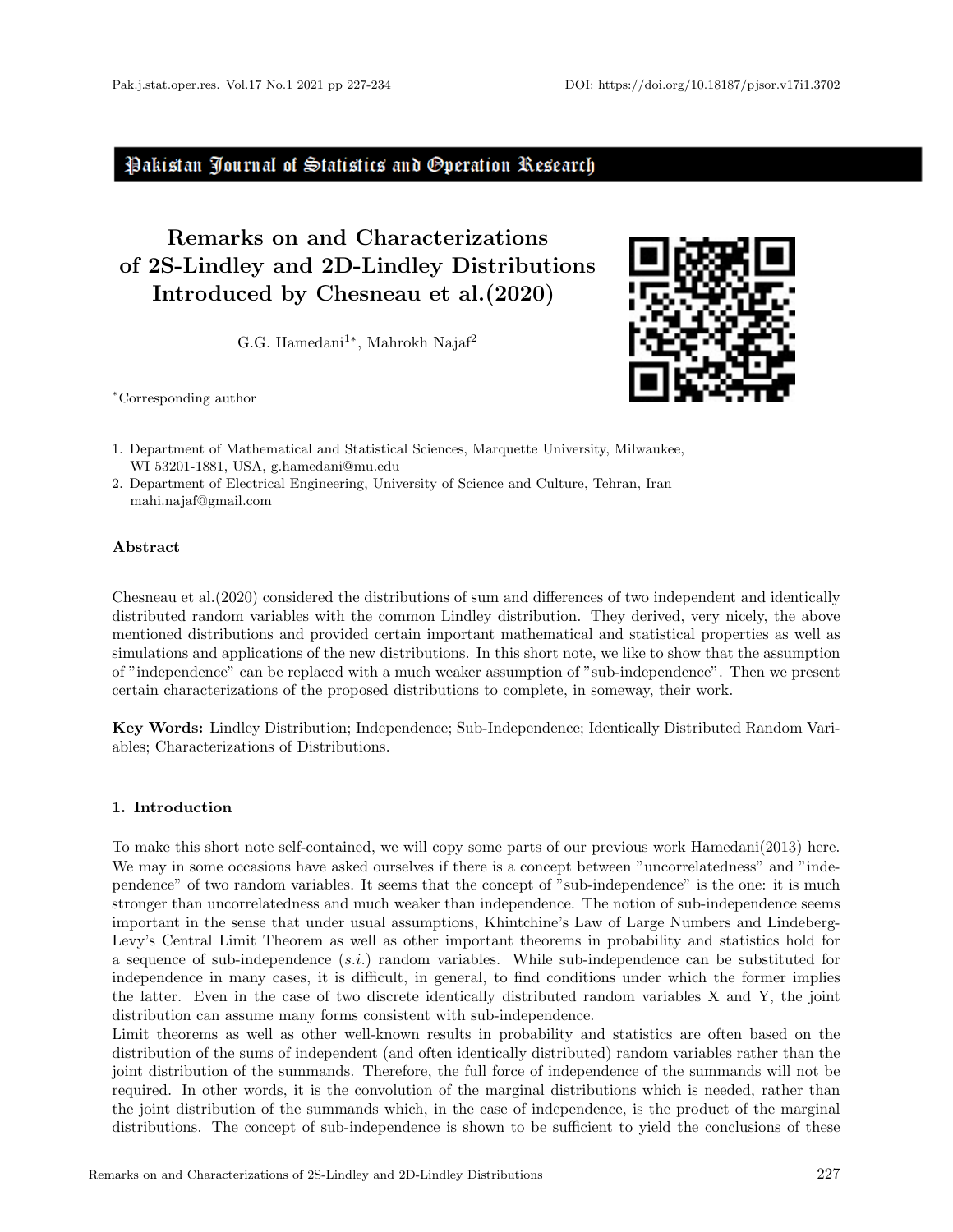theorems and results. This is precisely the reason for the statement: "why assume independence when you can get by with sub-independence."

The concept of sub-independence can help to provide solution for some modeling problems where the variable of interest is the sum of a few components. Examples include household income, the total profit of major firms in an industry, and a regression model  $Y = g(X) + \varepsilon$  where  $g(X)$  and  $\varepsilon$  are uncorrelated; however, they may not be independent. For example, in [Bazargan et al.\(2007\)](#page-7-0), the return value of significant wave height  $(Y)$  is modeled by the sum of a cyclic function of random delay  $D, \hat{g}(D)$ , and a residual term  $\hat{\varepsilon}$ . They found that the two components are at least uncorrelated, but not independent and used sub-independence to compute the distribution of the return value.

Let X and Y be two random variables with joint and marginal cumulative distribution functions  $(cdfs)$  $F_{X,Y}$ ,  $F_X$  and  $F_Y$  respectively. Then X and Y are said to be independent if and only if

$$
F_{X,Y}(x,y) = F_X(x) F_Y(y), \qquad (x,y) \in \mathbb{R}^2.
$$
 (1.1)

or equivalently, if and only if

$$
\varphi_{X,Y}(s,t) = \varphi_X(s)\,\varphi_Y(t), \qquad (s,t) \in \mathbb{R}^2. \tag{1.2}
$$

where  $\varphi_{X,Y}(s,t), \varphi_X(s)$  and  $\varphi_Y(t)$ , respectively, are the corresponding joint and marginal cfs. Note that (1.1) and (1.2) are also equivalent to

$$
P(X \in A \text{ and } Y \in B) = P(X \in A) P(Y \in B),
$$
  
for all Borel sets A, B. (1.3)

The concept of sub-independence, as far as we have gathered, was formally introduced by Durairajan(1979) and developed by Hamedani in the past  $40$  years, stated as follows: The random variables  $X$  and  $Y$  with cdfs  $F_X$  and  $F_Y$  are sub-independent  $(s.i.)$  if the cdf of  $X + Y$  is given by

$$
F_{X+Y}(z) = (F_X * F_Y)(z) = \int_{\mathbb{R}} F_X(z - y) dF_Y(y), \qquad z \in \mathbb{R}.
$$
 (1.4)

or equivalently if and only if

$$
\varphi_{X+Y}(t) = \varphi_{X,Y}(t,t) = \varphi_X(t)\varphi_Y(t), \qquad t \in \mathbb{R}.
$$
\n(1.5)

The drawback of the concept of sub-independence in comparison with that of independence has been that the former does not have an equivalent definition in the sense of (1.3), which some believe, to be the natural definition of independence. We found such a definition which is stated below. We shall give the definition for the continuous case (Definition 1.1).

We observe that the half-plane  $H = \{(x, y): x + y < 0\}$  can be expressed as a countable disjoint union of rectangles:

$$
H = \cup_{i=1}^{\infty} E_i \times F_i,
$$

where  $E_i$  and  $F_i$  are intervals. Now, let  $(X, Y)$ :  $\Omega \to \mathbb{R}^2$  be a continuous random vector and for  $c \in \mathbb{R}$ , let

$$
A_{c} = \{ \omega \in \Omega : X(\omega) + Y(\omega) < c \}
$$

and

$$
A_i^{(c)} = \left\{ \omega \in \Omega : X(\omega) - \frac{c}{2} \in E_i \right\}, B_i^{(c)} = \left\{ \omega \in \Omega : Y(\omega) - \frac{c}{2} \in F_i \right\},\
$$

**Definition 1.1.** The continuous random variables X and Y are s.i. if for every  $c \in \mathbb{R}$ 

$$
P(A_c) = \sum_{i=1}^{\infty} P\left(A_i^{(c)}\right) P\left(B_i^{(c)}\right),\tag{1.6}
$$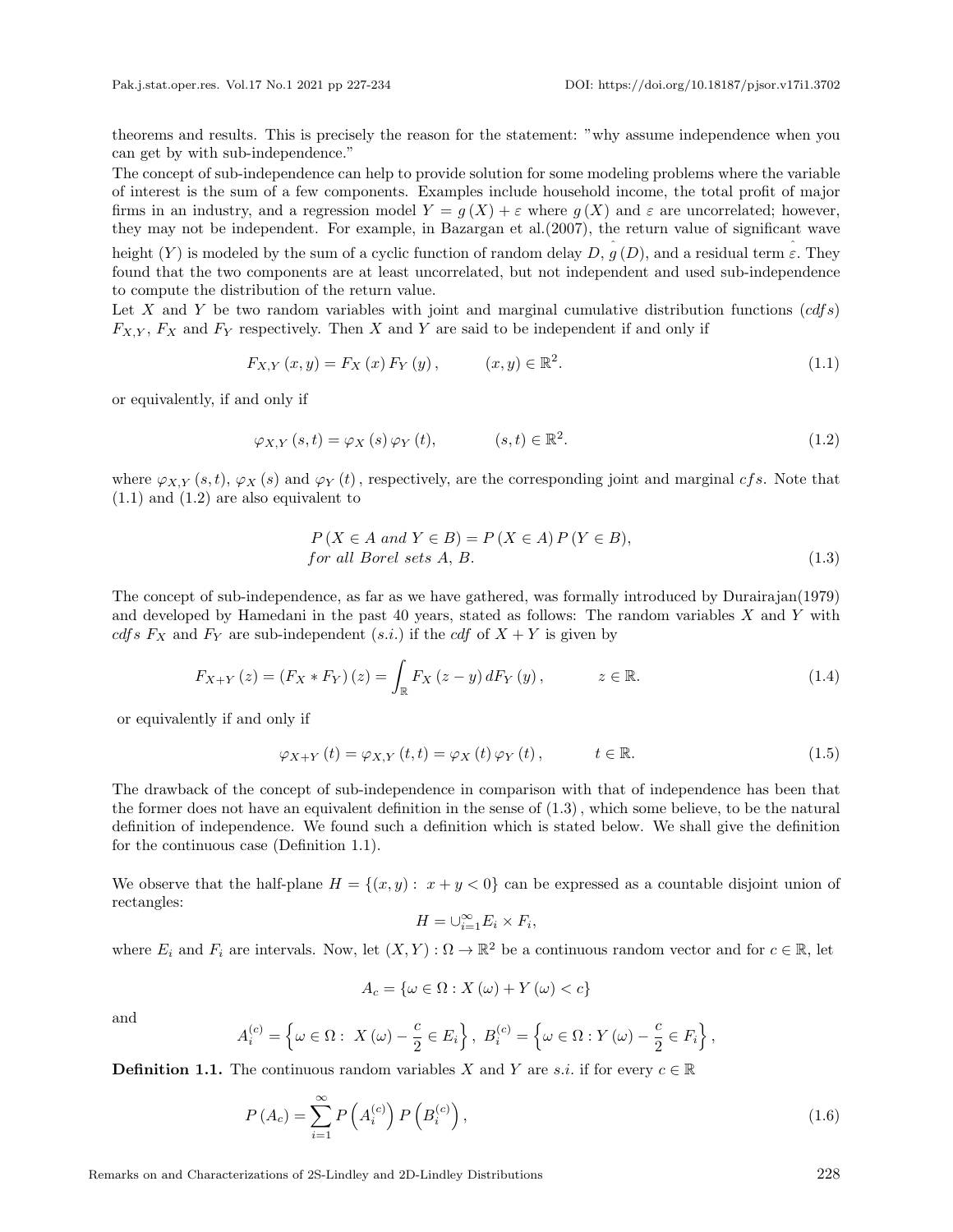To see that  $(1.6)$  is equivalent to  $(1.4)$ , observe that  $(LHS \text{ of } (1.6))$ 

$$
P(A_c) = P(X + Y < c) = P((X, Y) \in H_c),\tag{1.7}
$$

where  $H_c = \{(x, y) : x + y < c\}$ . Now, if X and Y are s.i. then

$$
P(A_c) = (P_X \times P_Y) (H_c)
$$

where  $P_X$ ,  $P_Y$  are probability measures on R defined by

$$
P_X(B) = P(X \in B) \text{ and } P_Y(B) = P(Y \in B) ,
$$

and  $P_X \times P_Y$  is the product measure.

We also observe that  $(RHS \text{ of } (1.6))$ 

$$
\sum_{i=1}^{\infty} P\left(A_i^{(c)}\right) P\left(B_i^{(c)}\right) = \sum_{i=1}^{\infty} P\left(X - \frac{c}{2} \in E_i\right) P\left(Y - \frac{c}{2} \in F_i\right)
$$

$$
= \sum_{i=1}^{\infty} P\left(X \in E_i + \frac{c}{2}\right) P\left(Y \in F_i + \frac{c}{2}\right)
$$

$$
= \sum_{i=1}^{\infty} P_X \times P_Y\left(E_i + \frac{c}{2}\right) \times \left(F_i + \frac{c}{2}\right).
$$
(1.8)

Now, (1.7) and (1.8) will be equal if  $H_c = \bigcup_{i=1}^{\infty} \left\{ \left( E_i + \frac{c}{2} \right) \times \left( F_i + \frac{c}{2} \right) \right\}$ , which is true since the points in  $H_c$ are obtained by shifting each point in H over to the right by  $\frac{c}{2}$  units and then up by  $\frac{c}{2}$  units.

If X and Y are s.i., then unlike independence, X and  $\alpha Y$  are not necessarily s.i. for any real  $\alpha \neq 1$ . This demonstrates how weak is the concept of sub-independence in comparison with that of independence. Please observe the following simple example.

**Example 1.1.** Let  $X$  and  $Y$  have the joint  $cf$  given by

$$
\varphi_{X,Y}(t_1, t_2) = \exp \left\{ - \left( t_1^2 + t_2^2 \right) / 2 \right\} \left[ 1 + \beta \ t_1 t_2 \left( t_1 - t_2 \right)^2 \times \exp \left\{ \left( t_1^2 + t_2^2 \right) / 4 \right\} \right], \qquad (t_1, t_2) \in \mathbb{R}^2.
$$

where  $\beta$  is an appropriate constant. (The characteristic function is the Fourier Transform of probability density function  $(pdf)$ , so the corresponding joint  $pdf$  is given by

$$
f(x,y) = \frac{1}{2\pi} \exp \{-\left(x^2 + y^2\right)/2\} [1 - 16\beta \ p(x,y) \times \exp \{-\left(x^2 + y^2\right)/2\}], \qquad (x,y) \in \mathbb{R}^2.
$$

where  $p(x, y) = \{6xy - 2x^2 - 2y^2 + 4x^2y^2 - 2x^3y - 2xy^3 + 1\}.$ 

Then X and Y are s.i. standard normal random variables, and hence  $X + Y$  is normal with mean 0 and variance 2, but X and  $-Y$  are not s.i. and consequently  $X - Y$  does not have a normal distribution.

The concept of sub-independence defined above can be extended to  $n (> 2)$  random variables as follows.

**Definition 1.2.** The random variables  $X_1, X_2, ..., X_n$  are s.i. if for each subset  $\{X_{\alpha_1}, X_{\alpha_2}, ..., X_{\alpha_r}\}$  of  $\{X_1, X_2, ..., X_n\}$ 

$$
\varphi_{X_{\alpha_1}},..._{X_{\alpha_r}}(t,...,t)=\Pi_{i=1}^r\varphi_{X_{\alpha_i}}(t),\qquad t\in\mathbb{R}.
$$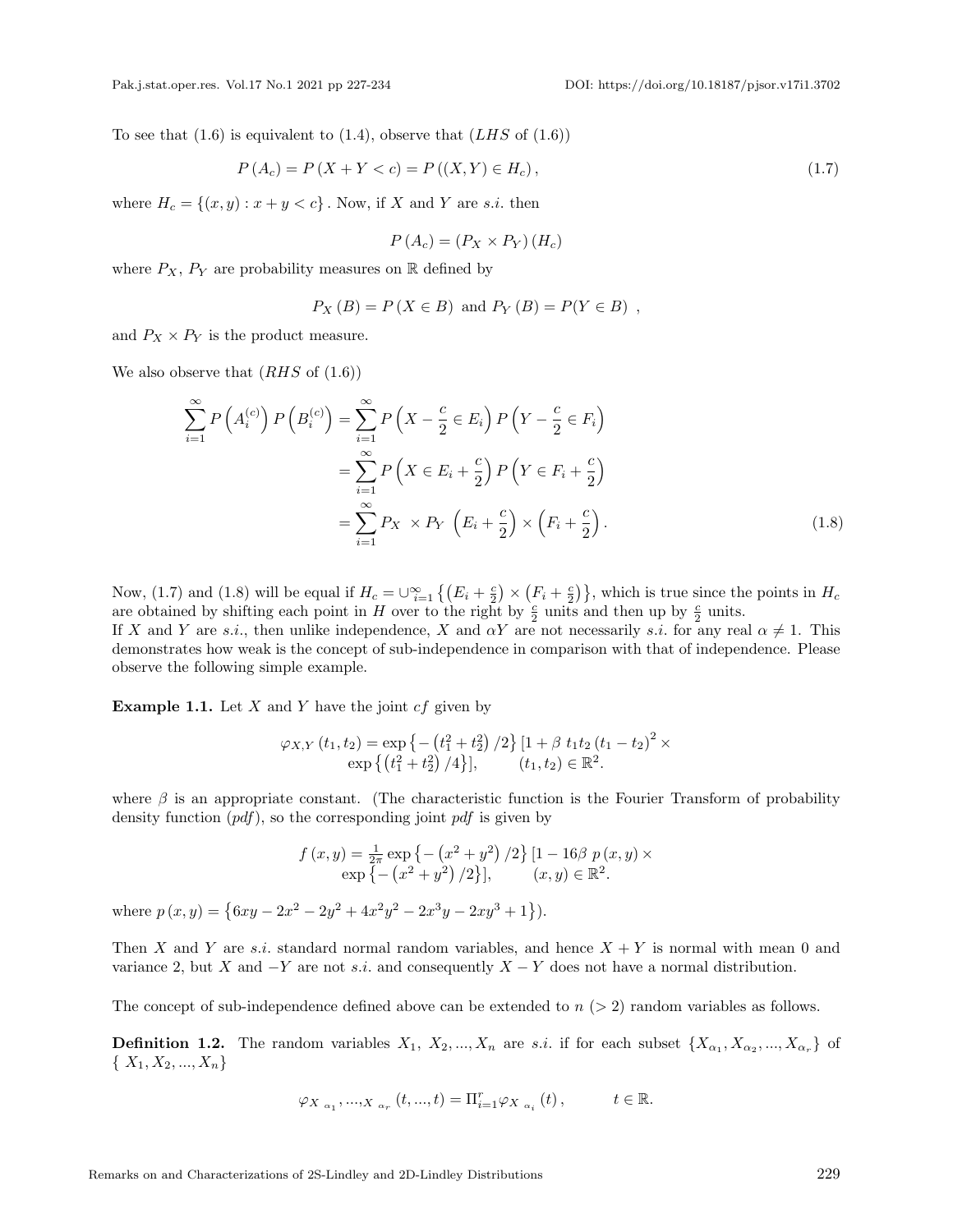#### 2. Remarks

i) If the random variables X and Y are sub-independent identically distributed  $(s.i.i.d.)$  with the common Lindley distribution with the parameter  $\theta$ , the characteristic function of  $X + Y$  is

$$
\varphi_{X+Y}(t) = \frac{\theta^4 (\theta - it + 1)^2}{(1+\theta)^2 (\theta - it)^4}, \qquad t \in \mathbb{R}.
$$

The  $cf$  of  $X$  is

$$
\varphi_X(t) = \int_0^\infty e^{itx} \frac{\theta^2}{1+\theta} (1+x) e^{-\theta x} dx
$$
  
= 
$$
\frac{\theta^2 (\theta - it + 1)}{(1+\theta) (\theta - it)^2}, \qquad t \in \mathbb{R}.
$$

and since  $X$  and  $Y$  are  $s.i.,$  we have

$$
\varphi_{X+Y}(t) = \varphi_X(t)\varphi_Y(t) = \left\{ \frac{\theta^2(\theta - it + 1)}{(1+\theta)(\theta - it)^2} \right\}^2
$$

$$
= \frac{\theta^4(\theta - it + 1)^2}{(1+\theta)^2(\theta - it)^4}, \qquad t \in \mathbb{R}.
$$

ii) If the random variables X and Y are identically distributed  $(i.d.)$  with the common Lindley distribution with the parameter  $\theta$ , and if X and  $-Y$  are s.i., the characteristic function of  $X - Y$  is

$$
\varphi_{X-Y}(t) = \frac{\theta^4 \left( (\theta + 1)^2 + t^2 \right)}{\left( 1 + \theta \right)^2 \left( \theta^2 + t^2 \right)^2}, \qquad t \in \mathbb{R}.
$$

The cf of  $X - Y$ , under the assumption of s.i. of X and  $-Y$ , is

$$
\varphi_{X-Y}(t) = \varphi_X(t)\varphi_{-Y}(t) = \varphi_X(t)\varphi_Y(-t)
$$
  
=  $\left\{\frac{\theta^2(\theta - it + 1)}{(1 + \theta)(\theta - it)^2}\right\} \left\{ \frac{\theta^2(\theta + it + 1)}{(1 + \theta)(\theta + it)^2} \right\}$   
=  $\frac{\theta^4((\theta + 1)^2 + t^2)}{(1 + \theta)^2(\theta^2 + t^2)^2}$ ,  $t \in \mathbb{R}$ .

iii) For a detailed treatment of the concept of sub-independence, we refer the interested reader to [Hamedani\(2013\)](#page-7-0).

#### 3. Characterizations of the 2S-Lindley and 2D-Lindley Distributions

Chesneau et al. (2020) introduced the distributions of the sum and differences of two *i.i.d.* (now, *s.i.i.d.*) Lindley random variables with the parameter  $\theta > 0$  (called 2S-Lindley and 2D-Lindley) with their respective pdfs given by

$$
f_{2S-L}(x) = \frac{\theta^4 x}{(1+\theta)^2} \left(\frac{x^2}{6} + x + 1\right) e^{-\theta x}, \quad x > 0,
$$
\n(3.1)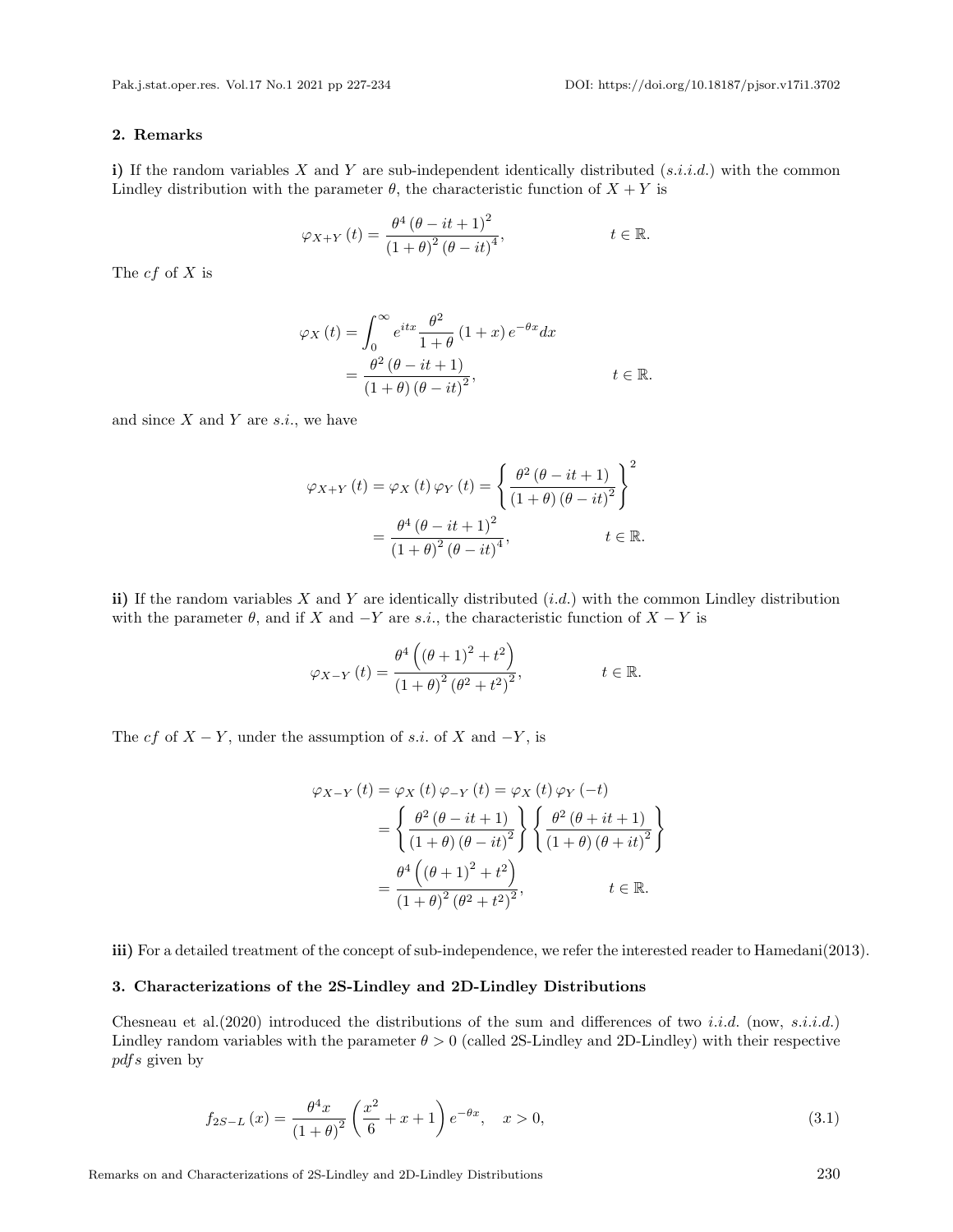$\Delta$ 4

and

$$
f_{2D-L}(x) = \frac{\theta^4}{(1+\theta)^2} e^{-\theta[x-2\inf(x,0)]} \times
$$
  
\n
$$
\begin{bmatrix}\n2\theta^2 \inf(x,0)^2 - 2\theta^2 \inf(x,0) x - 4\theta^2 \inf(x,0) \\
+2\theta^2 x + 2\theta^2 - 2\theta \inf(x,0) + \theta x + 2\theta + 1\n\end{bmatrix},
$$
\n(3.2)

where  $x \in \mathbb{R}$ .

To understand the behavior of the data obtained through a given process, we need to be able to describe this behavior via its approximate probability law. This, however, requires to establish conditions which govern the required probability law. In other words, we need to have certain conditions under which we may be able to recover the probability law of the data. So, the characterization of a distribution is important in applied sciences, where an investigator is vitally interested to find out if their model follows the selected distribution. Therefore, the investigator relies on conditions under which their model would follow a specified distribution. A probability distribution can be characterized in different directions one of which is based on the truncated moments. This type of characterization initiated by [Galambos and Kotz\(1978\)](#page-7-0) and followed by other authors such as [Kotz and Shanbhag\(1980\)](#page-7-0), Glänzel et al.(1984), Glänzel(1987), Glänzel and Hamedani(2001) and [Kim and Jeon\(2013\)](#page-7-0), to name a few. For example, [Kim and Jeon\(2013\)](#page-7-0) proposed a credibility theory based on the truncation of the loss data to estimate conditional mean loss for a given risk function. It should also be mentioned that characterization results are mathematically challenging and elegant. In this section, we present characterizations of the 2S-Lindley and 2D-Lindley distributions based on the conditional expectation (truncated moments) of certain functions of the random variable.

We will employ Theorem 1 of Glänzel(1987) given in the Appendix A. As shown in Glänzel(1990), this characterization is stable in the sense of weak convergence.

**Proposition 3.1.** Let X be a continuous random variable and let  $q_1(x) = x^{-1} \left( \frac{x^2}{6} + x + 1 \right)^{-1}$  and  $q_2(x) =$  $q_1(x) e^{-\theta x}$  for  $x > 0$ . Then X has pdf (3.1) if and only if the function  $\xi$  defined in Theorem 1 is of the form

$$
\xi(x) = \frac{1}{2}e^{-\theta x}, \qquad x > 0.
$$

**Proof.** If X has pdf  $(3.1)$ , then

$$
(1 - F_{2S-L}(x)) E [q_1(X) | X \ge x] = \frac{\theta^3}{(1 + \theta)^2} e^{-\theta x}, \quad x > 0,
$$

and

$$
(1 - F_{2S-L}(x)) E [q_2(X) | X \ge x] = \frac{\theta^3}{2(1+\theta)^2} e^{-2\theta x}, \quad x > 0,
$$

and hence

$$
\xi(x) = \frac{1}{2}e^{-\theta x}, \quad x > 0.
$$

We also have

$$
\xi(x) q_1(x) - q_2(x) = -\frac{1}{2} q_1(x) e^{-\theta x} < 0, \quad \text{for } x > 0.
$$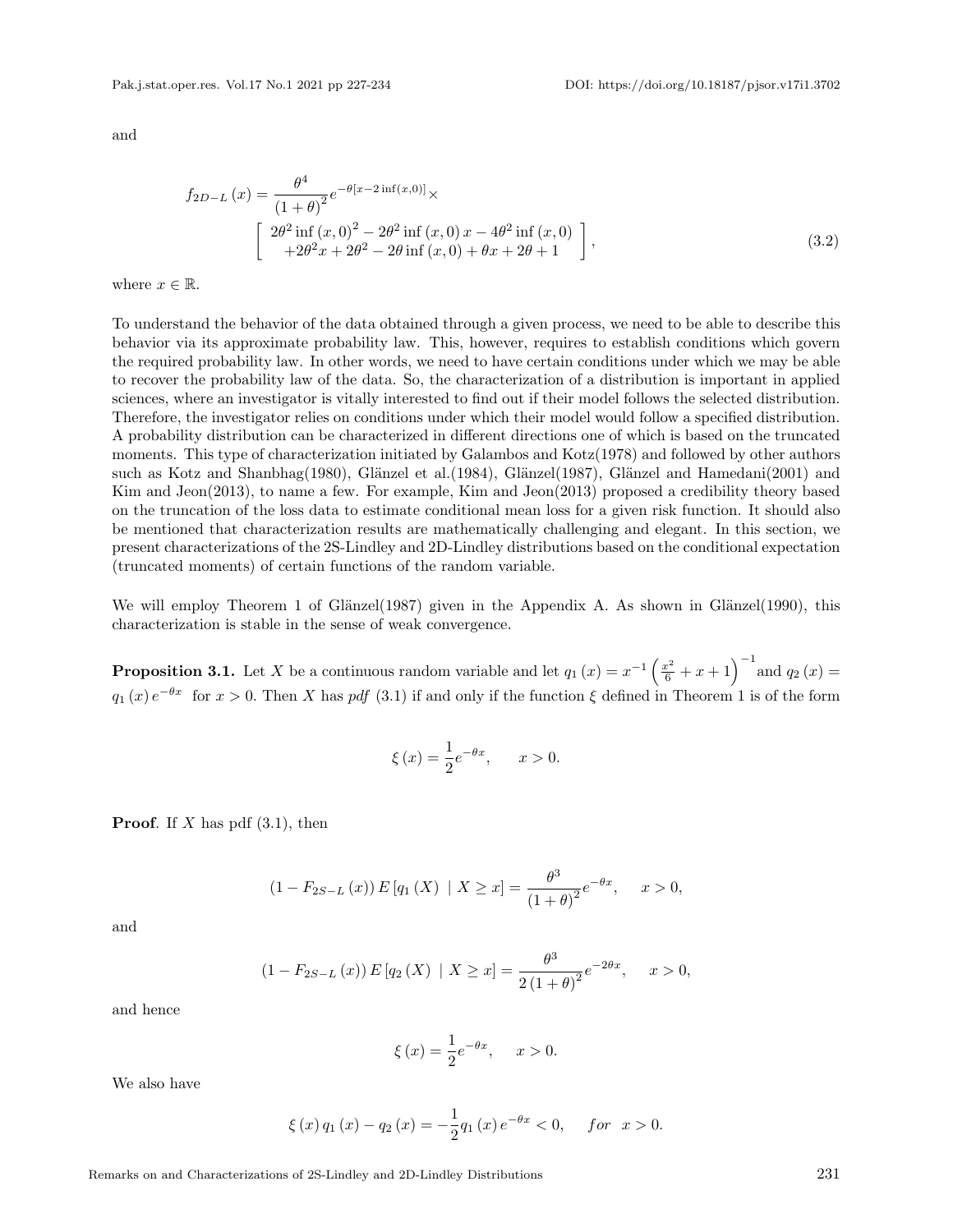Conversely, if  $\xi$  is of the above form, then

$$
s'(x) = \frac{\xi'(x) q_1(x)}{\xi(x) q_1(x) - q_2(x)} = \theta, \qquad x > 0.
$$

and

 $s(x) = \theta x.$ 

Now, according to Theorem 1,  $X$  has density  $(3.1)$ .

**Corollary 3.1.** Suppose X is a continuous random variable. Let  $q_1(x)$  be as in Proposition 3.1. Then X has density (3.1) if and only if there exist functions  $q_2$  and  $\xi$  defined in Theorem 1 for which the following first order differential equation holds

$$
\frac{\xi'(x) q_1(x)}{\xi(x) q_1(x) - q_2(x)} = \theta, \qquad x > 0.
$$

Corollary 3.2. The differential equation in Corollary 3.1 has the following general solution

$$
\xi(x) = e^{\theta x} \left[ -\int \theta e^{-\theta x} (q_1(x))^{-1} q_2(x) + D \right],
$$

where  $D$  is a constant.

**Proof.** If X has pdf  $(3.1)$ , then clearly the differential equation holds. Now, if the differential equation holds, then

$$
\xi'(x) = \xi(x)\,\theta - \theta (q_1(x))^{-1} q_2(x),
$$

or

$$
\xi'(x) e^{-\theta x} - \xi(x) \theta e^{-\theta x} = -\theta e^{-\theta x} (q_1(x))^{-1} q_2(x),
$$

or

$$
\frac{d}{dx}\left\{e^{-\theta x}\xi(x)\right\} = -\theta e^{-\theta x} (q_1(x))^{-1} q_2(x),
$$

from which we arrive at

$$
\xi(x) = e^{\theta x} \left[ -\int \theta e^{-\theta x} (q_1(x))^{-1} q_2(x) + D \right].
$$

A set of functions satisfying the above differential equation is given in Proposition 3.1 with  $D = 0$ . Clearly, there are other triplets  $(q_1, q_2, \xi)$  satisfying the conditions of Theorem 1.

Remark 3.1. Similar results can be stated for the 2D-Lindley distribution as well.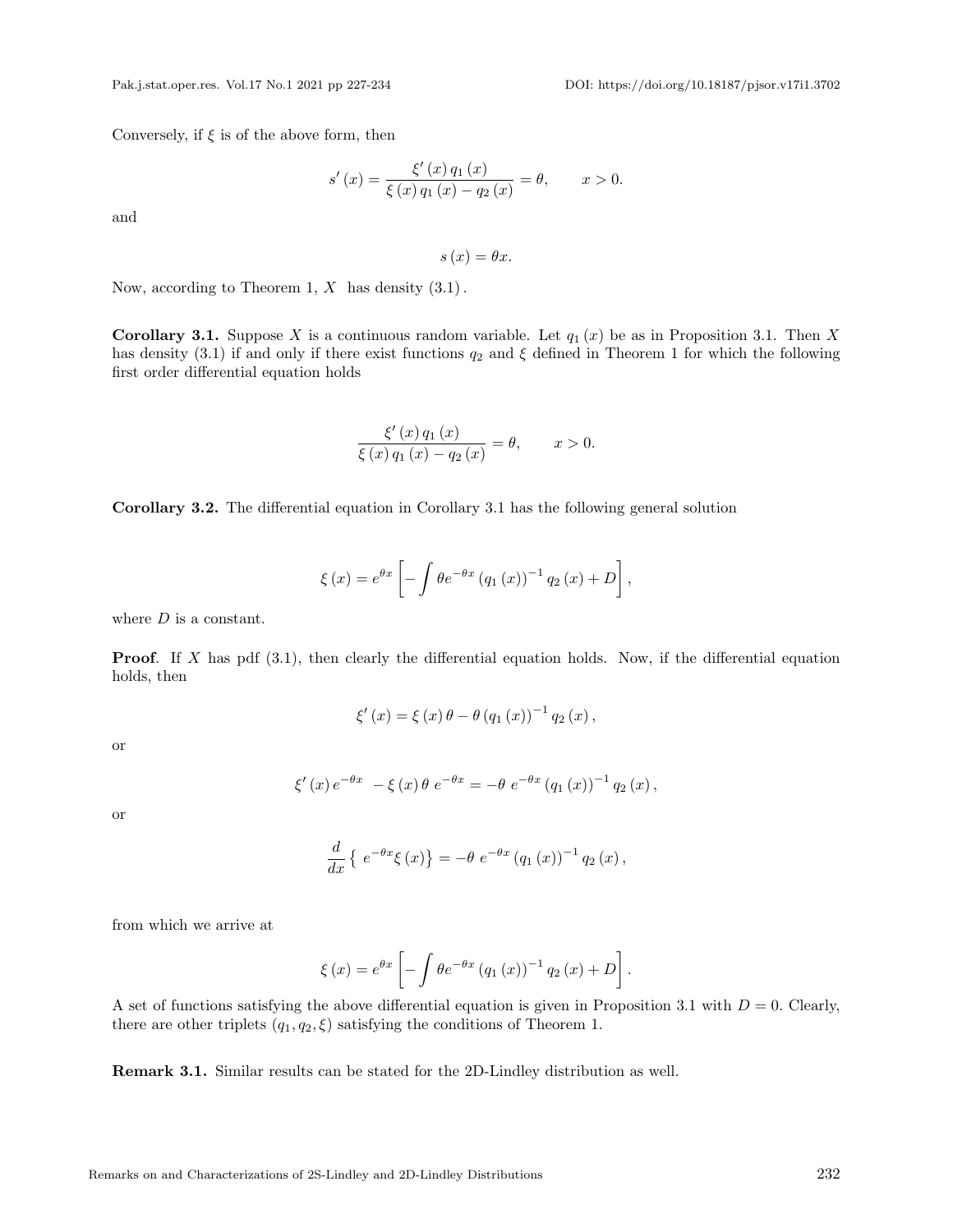#### <span id="page-7-0"></span>References

- 1. Bazargan, H., Bahai, H., and Aminzadeh-Gohari, A. (2007). Calculating the return value using a mathematical model of significant wave height. J. Marine Science and Technology, 11:34–42.
- 2. Chesneau, C., Tomy, L., and Gillatiose, J. (2020). On a sum and difference of two lindley distributions: theory and applications. Revstat-Statistical Journal, 18(5):673–695.
- 3. Galambos, J. and Kotz, S. (1978). Characterizations of probability distributions: A unified approach with an emphasis on exponential and related Models, Lecture Notes in Mathematics, Vol. 675. Springer, Berlin.
- 4. Glänzel, W. (1987). A characterization theorem based on truncated moments and its application to some distribution families. Mathematical Statistics and Probability Theory (Bad Tatzmannsdorf, 1986), B:75–84.
- 5. Glänzel, W. (1990). Some consequences of a characterization theorem based on truncated moments, statistics:. A Journal of Theoretical and Applied Statistics, 21(4):613–618.
- 6. Glänzel, W. and Hamedani, G. G. (2001). Characterizations of the univariate continuous distributions. Studia Scientiarum Mathematicarum Hungarica, 37(1-2):83–118.
- 7. Glänzel, W., Teles, A., and Schubert, A. (1984). Characterization by truncated moments and its application to Pearson-type distributions. Zeitschrift für Wahrscheinlichkeitstheorie und verwandte Gebiete, 66:173–182.
- 8. Hamedani, G. (2013). Sub-independence: an expository perspective. CSTM,, 42(20):3615–3638.
- 9. Kim, J. H. and Jeon, Y. (2013). Credibility theory based on trimming. Insurance: Mathematics and Economics, 53(1):36–47.
- 10. Kotz, S. and Shanbhag, D. N. (1980). Some new approaches to probability distributions. Advances in Applied Probability, 12(4):903–921.

#### Appendix A

**Theorem 1.** Let  $(\Omega, \mathcal{F}, P)$  be a given probability space and let  $H = [a, b]$  be an interval for some  $a < b$  $(a = -\infty, b = \infty$  might as well be allowed). Let  $X : \Omega \to H$  be a continuous random variable with the distribution function F and let  $q_1$  and  $q_2$  be two real functions defined on H such that

$$
\mathbf{E}[q_2(X) | X \ge x] = \mathbf{E}[q_1(X) | X \ge x] \xi(x), \qquad x \in H,
$$

is defined with some real function  $\xi$ . Assume that  $q_1, q_2 \in C^1(H)$ ,  $\xi \in C^2(H)$  and F is twice continuously differentiable and strictly monotone function on the set H. Finally, assume that the equation  $\xi q_1 = q_2$  has no real solution in the interior of H. Then F is uniquely determined by the functions  $q_1, q_2$  and  $\xi$ , particularly

$$
F(x) = \int_{a}^{x} C \left| \frac{\xi'(u)}{\xi(u) q_1(u) - q_2(u)} \right| \exp(-s(u)) du,
$$

where the function s is a solution of the differential equation  $s' = \frac{\xi' q_1}{\xi q_1 - q_2}$  and C is the normalization constant, such that  $\int_H dF = 1$ .

**Note:** The goal is to have the function  $\xi(x)$  as simple as possible.

We like to mention that this kind of characterization based on the ratio of truncated moments is stable in the sense of weak convergence (see Glänzel $(1990)$ ), in particular, let us assume that there is a sequence  $\{X_n\}$  of random variables with distribution functions  $\{F_n\}$  such that the functions  $q_{1n}$ ,  $q_{2n}$  and  $\xi_n$   $(n \in \mathbb{N})$ satisfy the conditions of Theorem 1 and let  $q_{1n} \to q_1, q_{2n} \to q_2$  for some continuously differentiable real functions  $q_1$  and  $q_2$ . Let, finally, X be a random variable with the distribution F. Under the condition that  $q_{1n}(X)$  and  $q_{2n}(X)$  are uniformly integrable and the family  $\{F_n\}$  is relatively compact, the sequence  $X_n$ converges to X in distribution if and only if  $\xi_n$  converges to  $\xi$ , where